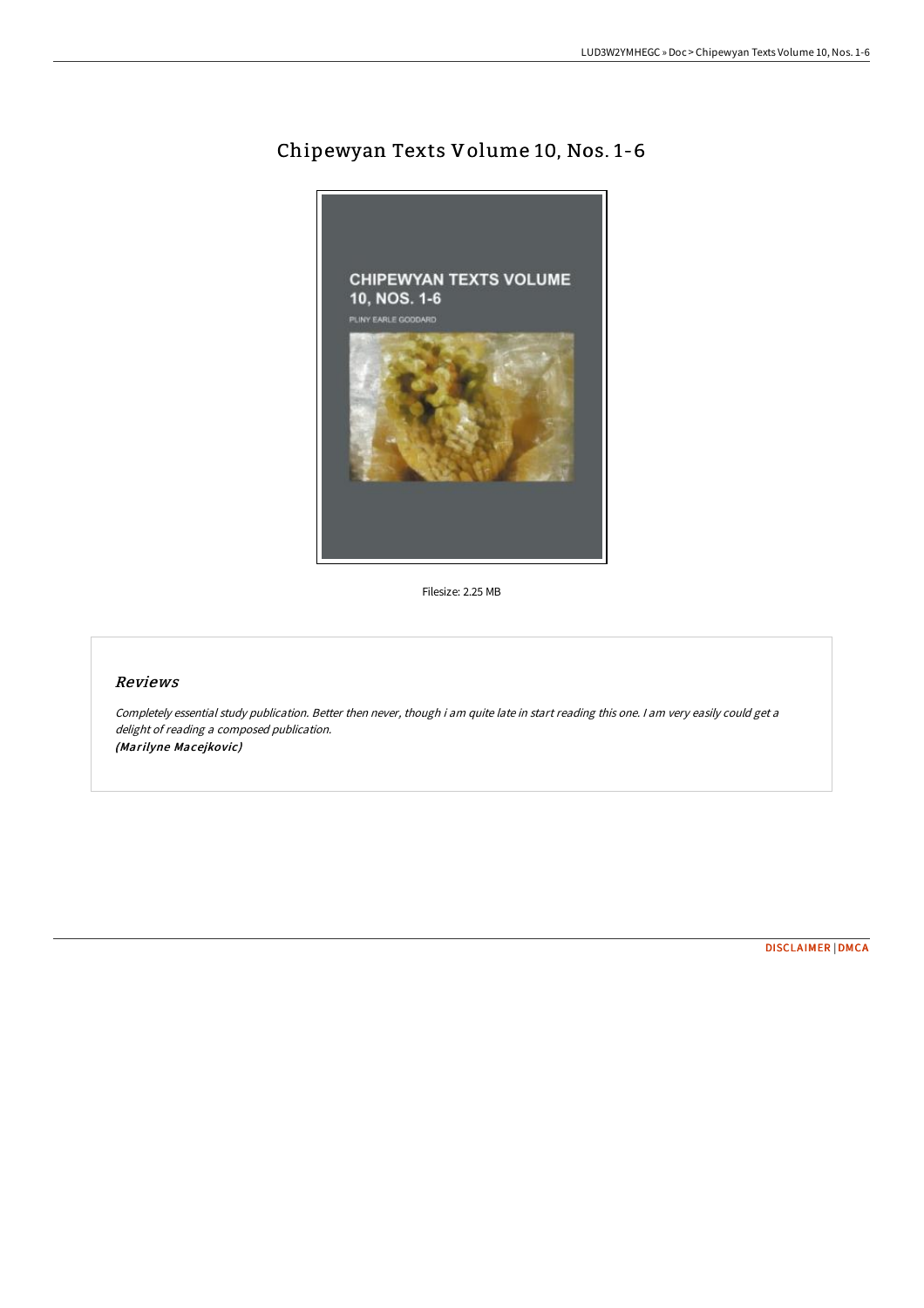## CHIPEWYAN TEXTS VOLUME 10, NOS. 1-6



**DOWNLOAD PDF** 

Rarebooksclub.com, United States, 2012. Paperback. Book Condition: New. 246 x 189 mm. Language: English . Brand New Book \*\*\*\*\* Print on Demand \*\*\*\*\*.This historic book may have numerous typos and missing text. Purchasers can download a free scanned copy of the original book (without typos) from the publisher. Not indexed. Not illustrated. 1912 edition. Excerpt: . makes a following continuant consonant surd. na ne tfet hwu sa, did you stay? Fig. 206; but, nas 0et, I stayed. Fig. 205. ne Ga, you make, 16, 2;3 but, was xa, let me make. ye te Gin, she carried him, 15,12; but, nu wus xe, I am going to carry it, 19, 21. wa le, it will be, 33, 12; was Le, I will be, 33,18. The first person singular subjective prefix s also causes L, a modal prefix to disappear. Dans 1 espece. cc n.est, en elTet, ni plus ni moins, que l accent donno a cos consonoes et le ton accompagnant la prononciation qui determinent leur signification. Le Goff. p. 23. t L, . a, p. 321. The numerals after the examples throughout this paper refer to the pages and lines of this volume. i The Navajo words used for purposes of comparison throughout this paper are taken from The Franciscan Fathers, A Vocabulary of the Navaho Language, vols. 1 and 2. St. Michaels, Arizona, 1912; and from Dine Bizad, A Handbookfor Beginners in the Study of the Navaho Language. (Published by the Mission to the Navaho Indians, Tolchaco, Arizona). The spelling of the words has been uniformly changed to correspond to the system employed in this publication. MORPHOLOGY. The structure of the Athapascan languages seems remarkably uniform. Since a rather thorough discussion has been given of the Hupa and Kato, it does not seem necessary to repeat at length the...

 $\overline{p}$ Read [Chipewyan](http://albedo.media/chipewyan-texts-volume-10-nos-1-6-paperback.html) Texts Volume 10, Nos. 1-6 Online  $\overline{\phantom{a}}$ Download PDF [Chipewyan](http://albedo.media/chipewyan-texts-volume-10-nos-1-6-paperback.html) Texts Volume 10, Nos. 1-6